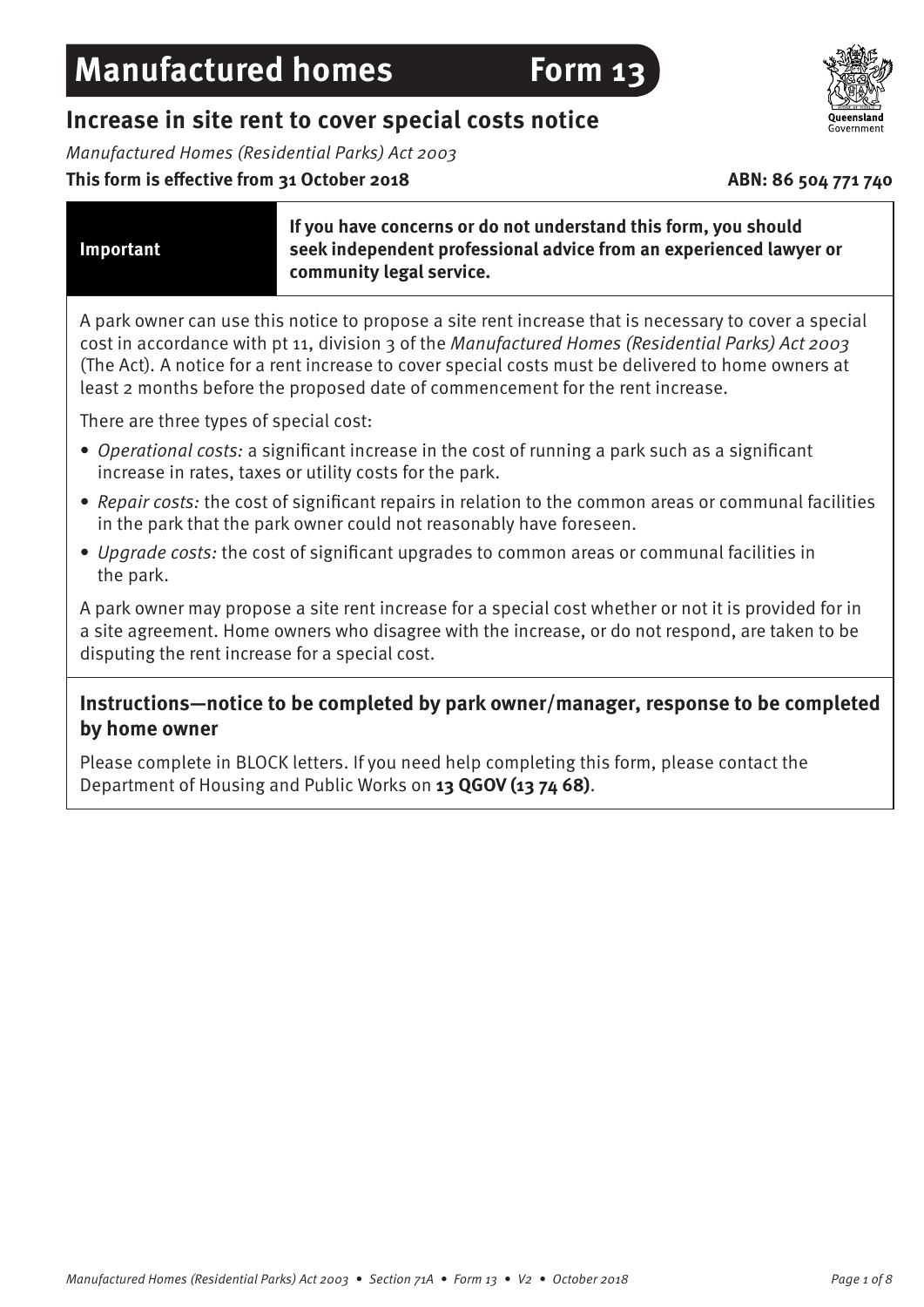| Part 1-Special increase details (to be completed by the park owner/manager) |                                                                                                                                                                 |                |
|-----------------------------------------------------------------------------|-----------------------------------------------------------------------------------------------------------------------------------------------------------------|----------------|
| <b>Rent increase details</b><br>Impact of increase on site rent             |                                                                                                                                                                 |                |
|                                                                             | ${\bf New\ total\ site\ rent\ $}\ \mathit{[\hspace{1.5mm}]}.$                                                                                                   |                |
|                                                                             | $\bigcirc$ Weekly $\bigcirc$ Fortnightly $\bigcirc$ Monthly $\bigcirc$ Other<br>Paid                                                                            |                |
|                                                                             | Period for which the proposed increase will be payable to cover the cost<br>(repair and upgrade cost only)                                                      |                |
|                                                                             |                                                                                                                                                                 | Not applicable |
| <b>Key dates</b>                                                            | Date notice given to home owner                                                                                                                                 | DD / MM / YYYY |
|                                                                             | The day new site rent is first payable<br>(special increase day)                                                                                                |                |
|                                                                             |                                                                                                                                                                 | DD / MM / YYYY |
|                                                                             | <b>Note:</b> Notice must be delivered at least<br>2 months before new site rent payable.                                                                        |                |
|                                                                             | Date site rent increase ends<br>(Repair and upgrade cost only)                                                                                                  | DD / MM / YYYY |
|                                                                             | The home owner must, within 28 days<br>after receiving this notice, give the park<br>owner a written response agreeing<br>to or disputing the proposed increase |                |
|                                                                             | (response page included on final page<br>of notice).                                                                                                            |                |
|                                                                             | <b>Response due</b>                                                                                                                                             | DD / MM / YYYY |
|                                                                             | Note: Non-response within 28 days will<br>be counted as disputing the increase in<br>site rent to cover a special cost.                                         |                |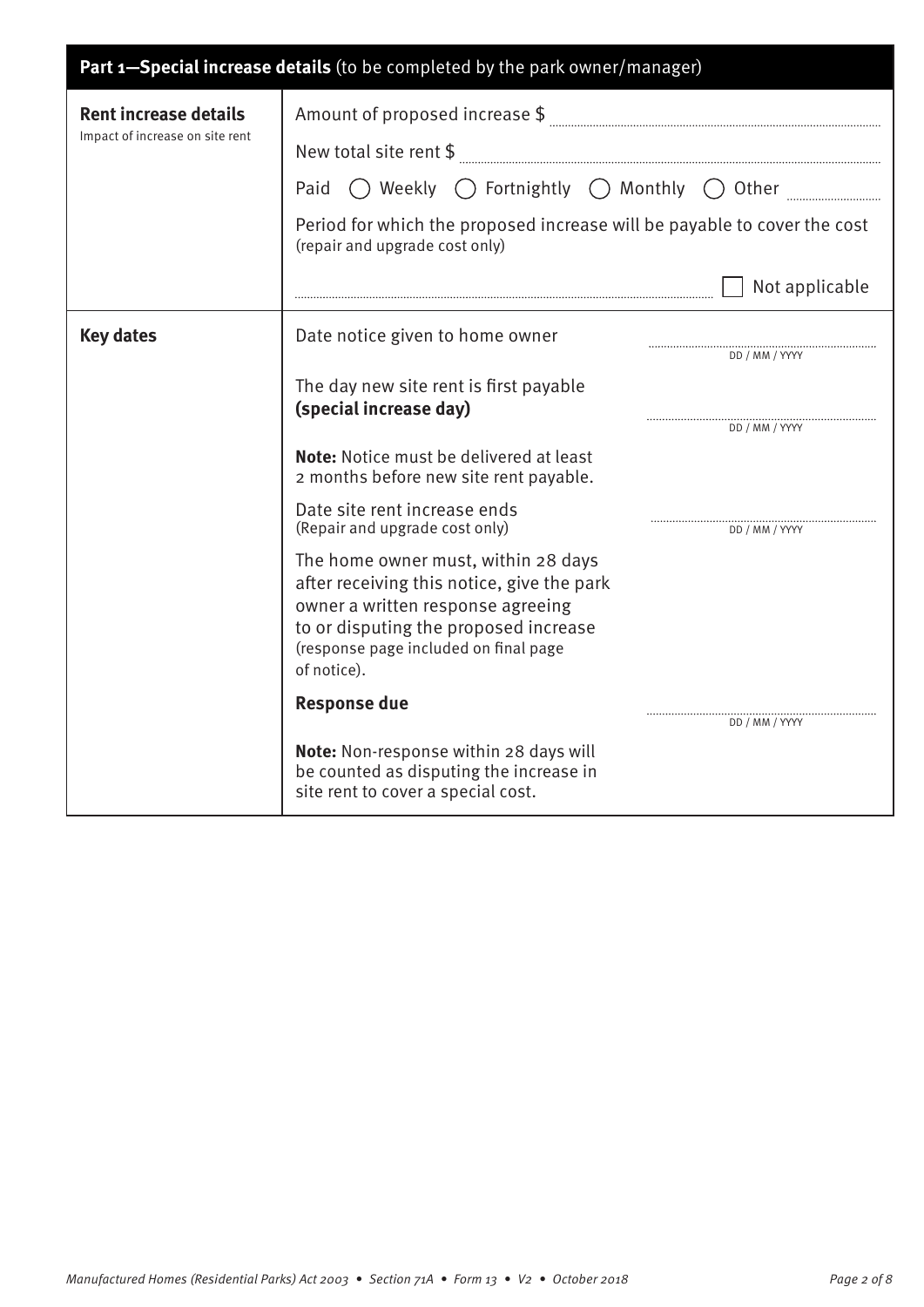| Part 1 - Special increase details continued                                         |                                                                                                                                                                             |  |
|-------------------------------------------------------------------------------------|-----------------------------------------------------------------------------------------------------------------------------------------------------------------------------|--|
| <b>Details of cost</b><br>Reason and method of<br>calculation for proposed increase | Type of special cost<br>Operational cost $\bigcirc$ Repair cost $\bigcirc$ Upgrade cost<br>$($ )<br>Purpose for which special cost has been, or is expected to be, incurred |  |
|                                                                                     |                                                                                                                                                                             |  |
|                                                                                     |                                                                                                                                                                             |  |
|                                                                                     | Total amount of the special cost incurred or expected to be incurred by park<br>\$<br>Proportion of the total amount proposed to be included in site rent                   |  |
|                                                                                     | $\%$<br>Note: This describes what percentage of the special cost is being passed on<br>to home owners.<br>How proposed increase has been calculated                         |  |
|                                                                                     |                                                                                                                                                                             |  |
|                                                                                     |                                                                                                                                                                             |  |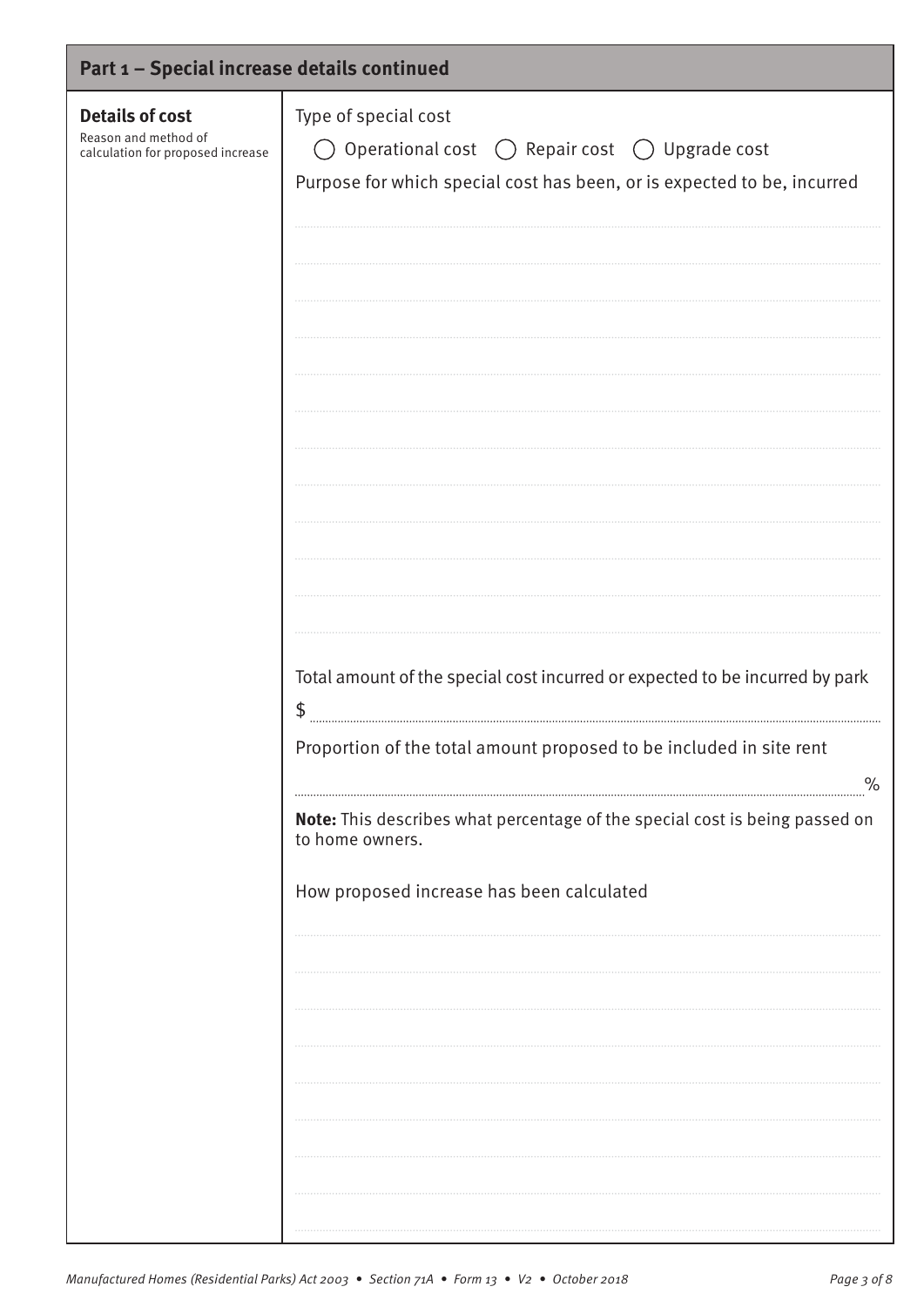|                           | Part 2-Park owner and home owner details (to be completed by the park owner/manager)                                                                                                                                                                                                                                                                                                                                                                                                                                                                                                                                                                                                                                                                                                                                                                                               |
|---------------------------|------------------------------------------------------------------------------------------------------------------------------------------------------------------------------------------------------------------------------------------------------------------------------------------------------------------------------------------------------------------------------------------------------------------------------------------------------------------------------------------------------------------------------------------------------------------------------------------------------------------------------------------------------------------------------------------------------------------------------------------------------------------------------------------------------------------------------------------------------------------------------------|
| Park owner/manager        |                                                                                                                                                                                                                                                                                                                                                                                                                                                                                                                                                                                                                                                                                                                                                                                                                                                                                    |
|                           | Last name <b>with a contract of the contract of the contract of the contract of the contract of the contract of the contract of the contract of the contract of the contract of the contract of the contract of the contract of </b>                                                                                                                                                                                                                                                                                                                                                                                                                                                                                                                                                                                                                                               |
|                           | First name <b>with a material contract of the contract of the contract of the contract of the contract of the contract of the contract of the contract of the contract of the contract of the contract of the contract of the co</b>                                                                                                                                                                                                                                                                                                                                                                                                                                                                                                                                                                                                                                               |
|                           | Business address <b>with a community of the contract of the contract of the contract of the contract of the contract of the contract of the contract of the contract of the contract of the contract of the contract of the cont</b>                                                                                                                                                                                                                                                                                                                                                                                                                                                                                                                                                                                                                                               |
|                           |                                                                                                                                                                                                                                                                                                                                                                                                                                                                                                                                                                                                                                                                                                                                                                                                                                                                                    |
|                           |                                                                                                                                                                                                                                                                                                                                                                                                                                                                                                                                                                                                                                                                                                                                                                                                                                                                                    |
|                           | $\small \textbf{Email} \label{def:main}$                                                                                                                                                                                                                                                                                                                                                                                                                                                                                                                                                                                                                                                                                                                                                                                                                                           |
|                           |                                                                                                                                                                                                                                                                                                                                                                                                                                                                                                                                                                                                                                                                                                                                                                                                                                                                                    |
|                           | ACN EXAMPLE TO A CONTRACT A CONTRACT OF THE CONTRACT OF THE CONTRACT OF THE CONTRACT OF THE CONTRACT OF THE CONTRACT OF THE CONTRACT OF THE CONTRACT OF THE CONTRACT OF THE CONTRACT OF THE CONTRACT OF THE CONTRACT OF THE CO                                                                                                                                                                                                                                                                                                                                                                                                                                                                                                                                                                                                                                                     |
|                           | Park owner/manager                                                                                                                                                                                                                                                                                                                                                                                                                                                                                                                                                                                                                                                                                                                                                                                                                                                                 |
|                           | Signatory (print name) Manual Communication and Contract of the Manual Communication and Communications and Co                                                                                                                                                                                                                                                                                                                                                                                                                                                                                                                                                                                                                                                                                                                                                                     |
| Sign here $\bigodot$      | ${\Large \bf Signature \rm \ }_{\rm \ } \quad \  \  \, \ldots \quad \  \  \, \ldots \quad \  \  \, \ldots \quad \  \  \, \ldots \quad \  \  \, \ldots \quad \  \  \, \ldots \quad \  \  \, \ldots \quad \  \  \, \ldots \quad \  \  \, \ldots \quad \  \  \, \ldots \quad \  \  \, \ldots \quad \  \  \, \ldots \quad \  \  \, \ldots \quad \  \  \, \ldots \quad \  \  \, \ldots \quad \  \  \, \ldots \quad \  \  \, \ldots \quad \  \  \, \ldots \quad \  \ $                                                                                                                                                                                                                                                                                                                                                                                                                   |
|                           | $\textbf{Date} \textcolor{red}{x_1x_2x_3x_4x_5x_6x_7x_8x_9x_1x_2x_3x_4x_5x_6x_7x_8x_9x_1x_2x_3x_4x_4x_5x_6x_7x_8x_9x_1x_2x_3x_4x_5x_6x_7x_8x_8x_9x_1x_2x_3x_4x_5x_6x_7x_8x_8x_9x_1x_2x_3x_4x_5x_6x_7x_8x_8x_9x_1x_2x_3x_4x_5x_6x_7x_8x_8x_9x_1x$<br>DD / MM / YYYY                                                                                                                                                                                                                                                                                                                                                                                                                                                                                                                                                                                                                 |
| <b>Park details</b>       | ${\sf Park \ name \ }_{\color{blue} \_ \color{blue} \_ \color{blue} \_ \color{blue} \_ \color{blue} \_ \color{blue} \_ \color{blue} \_ \color{blue} \_ \color{blue} \_ \color{blue} \_ \color{blue} \_ \color{blue} \_ \color{blue} \_ \color{blue} \_ \color{blue} \_ \color{blue} \_ \color{blue} \_ \color{blue} \_ \color{blue} \_ \color{blue} \_ \color{blue} \_ \color{blue} \_ \color{blue} \_ \color{blue} \_ \color{blue} \_ \color{blue} \_ \color{blue} \_ \color{blue} \_ \color{blue} \_ \color{blue} \_ \color$                                                                                                                                                                                                                                                                                                                                                     |
|                           | Site number (if applicable) <b>manually constructed</b> in the set of the number of applicable)                                                                                                                                                                                                                                                                                                                                                                                                                                                                                                                                                                                                                                                                                                                                                                                    |
|                           |                                                                                                                                                                                                                                                                                                                                                                                                                                                                                                                                                                                                                                                                                                                                                                                                                                                                                    |
|                           | Park address                                                                                                                                                                                                                                                                                                                                                                                                                                                                                                                                                                                                                                                                                                                                                                                                                                                                       |
|                           | Suburb Marian Marian Marian Marian Marian Marian Marian Marian Marian Marian Marian Marian Marian Maria Maria                                                                                                                                                                                                                                                                                                                                                                                                                                                                                                                                                                                                                                                                                                                                                                      |
| <b>Home owner details</b> | Person <sub>1</sub><br>Title $\bigcirc$ Mr $\bigcirc$ Mrs $\bigcirc$ Ms $\bigcirc$ Miss $\bigcirc$ Other (specify)<br>Last name<br>First name <b>Example 2018</b> First name <b>Example 2018</b><br>Phone <b>Example 20</b> Phone <b>Example 20</b> Phone <b>Example 20</b> Phone <b>Example 20</b> Phone <b>Example 20</b> Phone <b>Example 20</b> Phone <b>Example 20</b> Phone <b>Example 20</b> Phone <b>Example 20</b> Phone <b>Example 20</b> Phone <b>Example 20</b> Phone <b>Exampl</b><br>Email<br>Person <sub>2</sub><br>Title $\bigcirc$ Mr $\bigcirc$ Mrs $\bigcirc$ Ms $\bigcirc$ Miss $\bigcirc$ Other (specify)<br>Last name<br>First name <b>Example 20</b> in the contract of the contract of the contract of the contract of the contract of the contract of the contract of the contract of the contract of the contract of the contract of the contract of the |
|                           | Email                                                                                                                                                                                                                                                                                                                                                                                                                                                                                                                                                                                                                                                                                                                                                                                                                                                                              |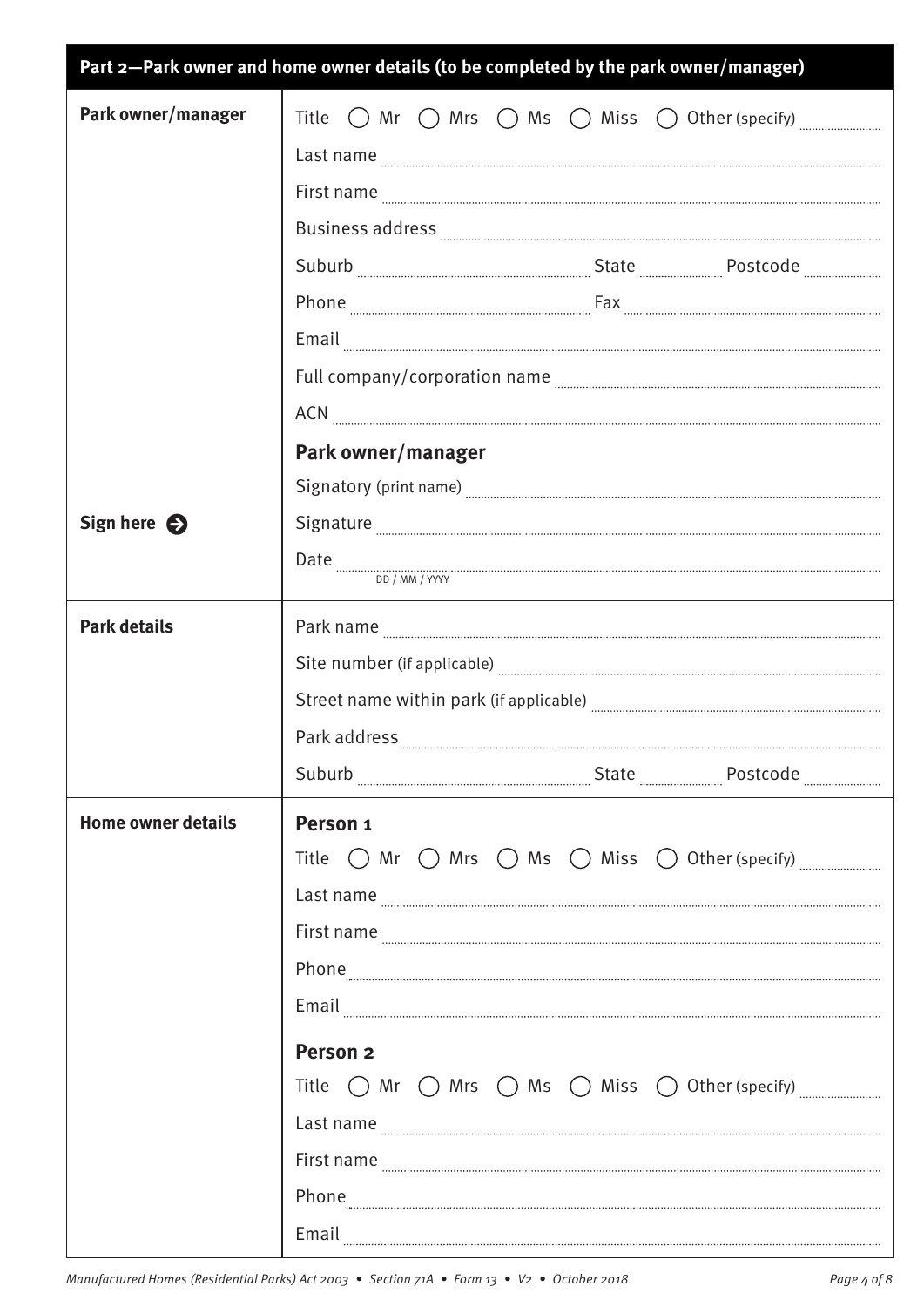| <b>Dispute resolution</b><br>details                                                                                                                                              | If you disagree with a site rent increase to cover a special cost in your<br>response (or you do not respond to the notice) you will be taken to have<br>disputed the site rent increase. This will begin a dispute negotiation<br>process between the home owner(s) disputing the increase and the park<br>owner / manager.<br>Site rent increases to cover special costs are subject to the dispute<br>resolution requirements in part 17 division 1 of the Manufactured<br>Homes (Residential Parks) Act 2003 (The Act). This process is different |
|-----------------------------------------------------------------------------------------------------------------------------------------------------------------------------------|-------------------------------------------------------------------------------------------------------------------------------------------------------------------------------------------------------------------------------------------------------------------------------------------------------------------------------------------------------------------------------------------------------------------------------------------------------------------------------------------------------------------------------------------------------|
|                                                                                                                                                                                   | depending on whether the increase is for an operational, repair or<br>upgrade cost.                                                                                                                                                                                                                                                                                                                                                                                                                                                                   |
|                                                                                                                                                                                   | <b>Operational and repair costs</b>                                                                                                                                                                                                                                                                                                                                                                                                                                                                                                                   |
|                                                                                                                                                                                   | If an increase for an operational cost or a repair cost is disputed, the<br>park owner may, subject to dispute resolution requirements, apply to<br>the Queensland Civil and Administrative Tribunal (QCAT) to have the rent<br>increase confirmed.                                                                                                                                                                                                                                                                                                   |
|                                                                                                                                                                                   | QCAT may only confirm an increase where it is satisfied that the<br>residential park will not be commercially viable without significantly<br>reducing the park owner's capacity to carry out their responsibilities in<br>running the park.                                                                                                                                                                                                                                                                                                          |
|                                                                                                                                                                                   | <b>Upgrade costs</b>                                                                                                                                                                                                                                                                                                                                                                                                                                                                                                                                  |
|                                                                                                                                                                                   | Where the proposed increase is to cover an <i>upgrade cost</i> and the<br>matter is unable to be resolved in dispute resolution, the park owner<br>may, subject to the dispute resolution processes in the Act, apply to<br>the Queensland Civil and Administrative Tribunal (QCAT) to determine<br>whether the site rent for a special cost should be approved, reduced or<br>disallowed.                                                                                                                                                            |
|                                                                                                                                                                                   | However, if an increase for an <i>upgrade cost</i> receives 75% agreement from<br>sites notified of the upgrade cost, all notified sites are taken to have<br>agreed to the proposed increase in rent.                                                                                                                                                                                                                                                                                                                                                |
| <b>Further information</b>                                                                                                                                                        |                                                                                                                                                                                                                                                                                                                                                                                                                                                                                                                                                       |
| If you would like more<br>information, contact<br>the Department of<br><b>Housing and Public</b><br>Works on 13 QGOV<br>(137468)<br>or visit our website<br>at www.hpw.qld.gov.au | <b>Regulatory Services (Department of Housing and Public Works)</b>                                                                                                                                                                                                                                                                                                                                                                                                                                                                                   |
|                                                                                                                                                                                   | Regulatory Services administers the Manufactured Homes (Residential<br>Parks) Act 2003. This includes investigating complaints and alleged<br>breaches of the Act.                                                                                                                                                                                                                                                                                                                                                                                    |
|                                                                                                                                                                                   | Department of Housing and Public Works<br>GPO Box 690, Brisbane, QLD 4001<br>Phone: 07 3008 3450<br>Email: regulatoryservices@hpw.qld.gov.au<br>Website: www.hpw.gld.gov.au                                                                                                                                                                                                                                                                                                                                                                           |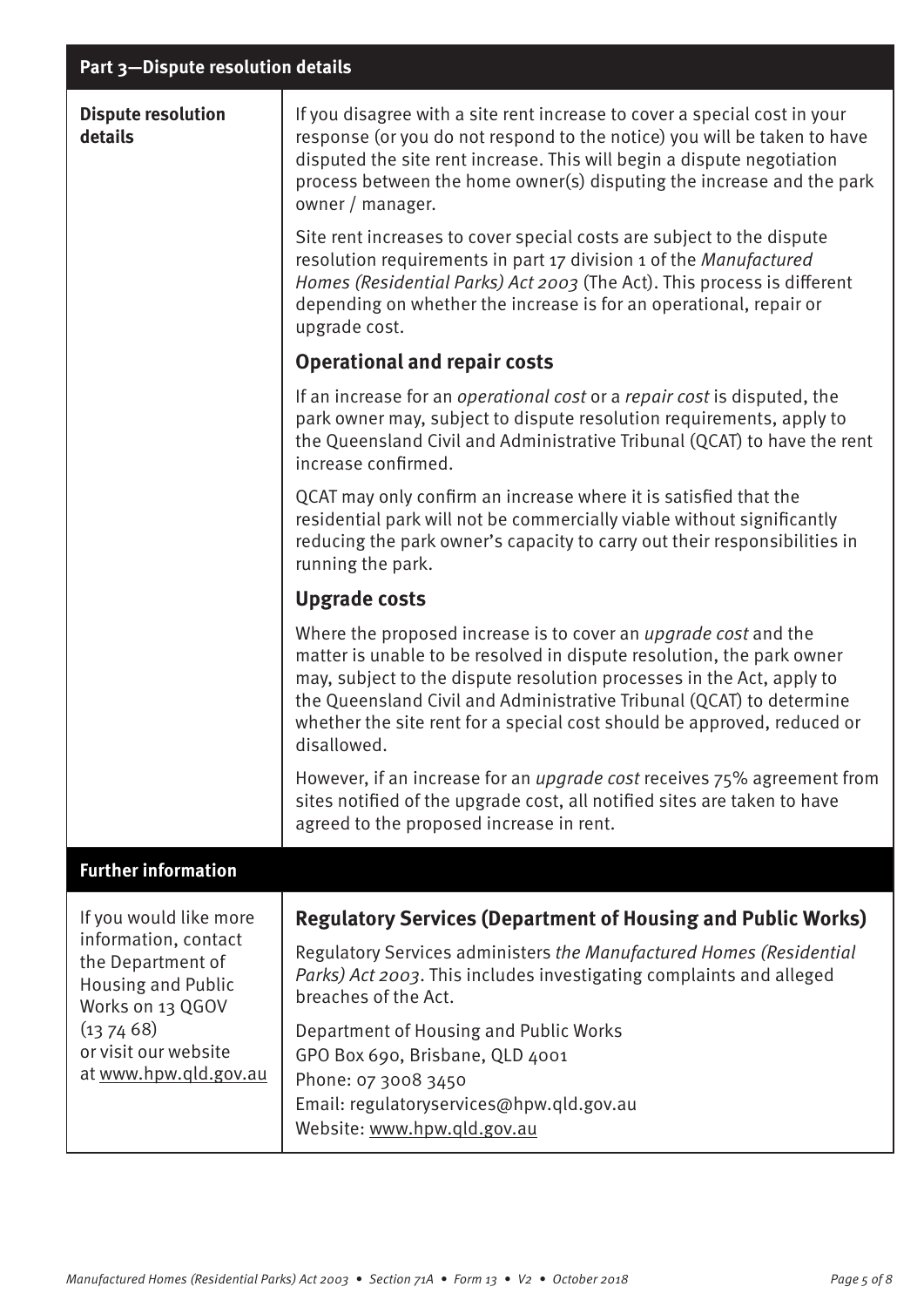| <b>Further information continued</b> |                                                                                                                                                                                                   |  |
|--------------------------------------|---------------------------------------------------------------------------------------------------------------------------------------------------------------------------------------------------|--|
|                                      | <b>Queensland Retirement Village and Park Advice Service</b><br>(QRVAPAS)                                                                                                                         |  |
|                                      | Specialist service providing free information and legal assistance<br>to home owners and prospective home owners in residential parks<br>in Queensland.                                           |  |
|                                      | Caxton Legal Centre Inc.<br>1 Manning Street, South Brisbane, QLD 4101<br>Phone: 07 3214 6333<br>Email: caxton@caxton.org.au<br>Website: www.caxton.org.au                                        |  |
|                                      | <b>Seniors Legal and Support Service</b>                                                                                                                                                          |  |
|                                      | These centres provide free legal and support services for seniors<br>concerned about elder abuse, mistreatment or financial exploitation.                                                         |  |
|                                      | Caxton Legal Centre Inc.<br>1 Manning Street, South Brisbane, QLD 4101<br>Phone: 07 3214 6333<br>Email: caxton@caxton.org.au<br>Website: www.caxton.org.au                                        |  |
|                                      | <b>Queensland Civil and Administrative Tribunal (QCAT)</b>                                                                                                                                        |  |
|                                      | This independent decision-making body helps resolve disputes and<br>reviews administrative decisions by government.                                                                               |  |
|                                      | GPO Box 1639, Brisbane, QLD 4001<br>Phone: 1300 753 228<br>Email: enquiries@qcat.qld.gov.au<br>Website: www.qcat.qld.gov.au                                                                       |  |
|                                      | <b>Queensland Law Society</b>                                                                                                                                                                     |  |
|                                      | Find a solicitor                                                                                                                                                                                  |  |
|                                      | Law Society House<br>179 Ann Street, Brisbane, QLD 4000<br>Phone: 1300 367 757<br>Email: info@qls.com.au<br>Website: www.qls.com.au                                                               |  |
|                                      | <b>Department of Justice and Attorney-General</b>                                                                                                                                                 |  |
|                                      | Dispute Resolution Centres provide a free, confidential and impartial<br>mediation service to the community.<br>Phone: 07 3006 2518<br>Toll free: 1800 017 288<br>Website: www.justice.qld.gov.au |  |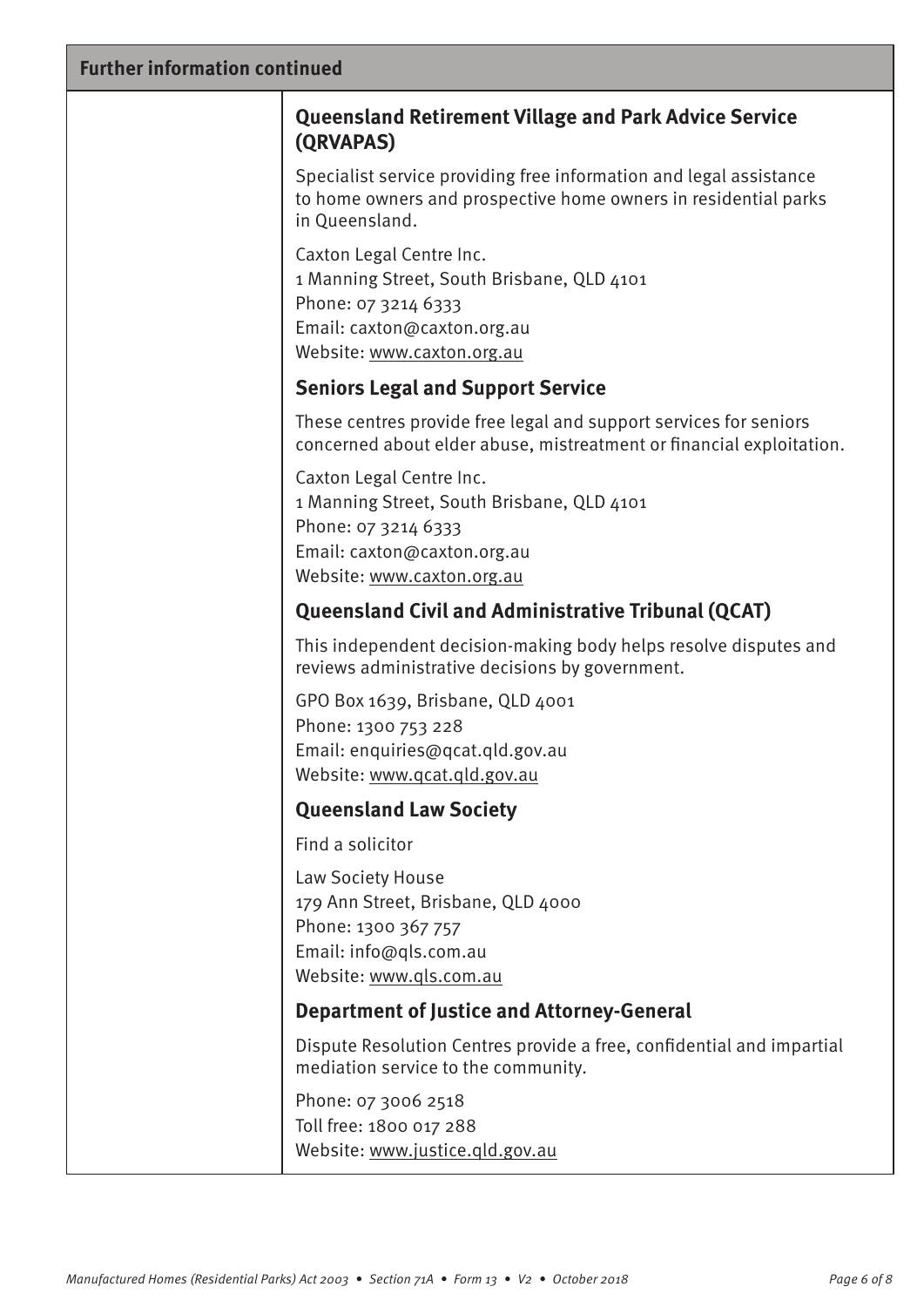**This page intentionally left blank** 

# **If you have completed and checked all fields use this button to PRINT & SIGN NOW**